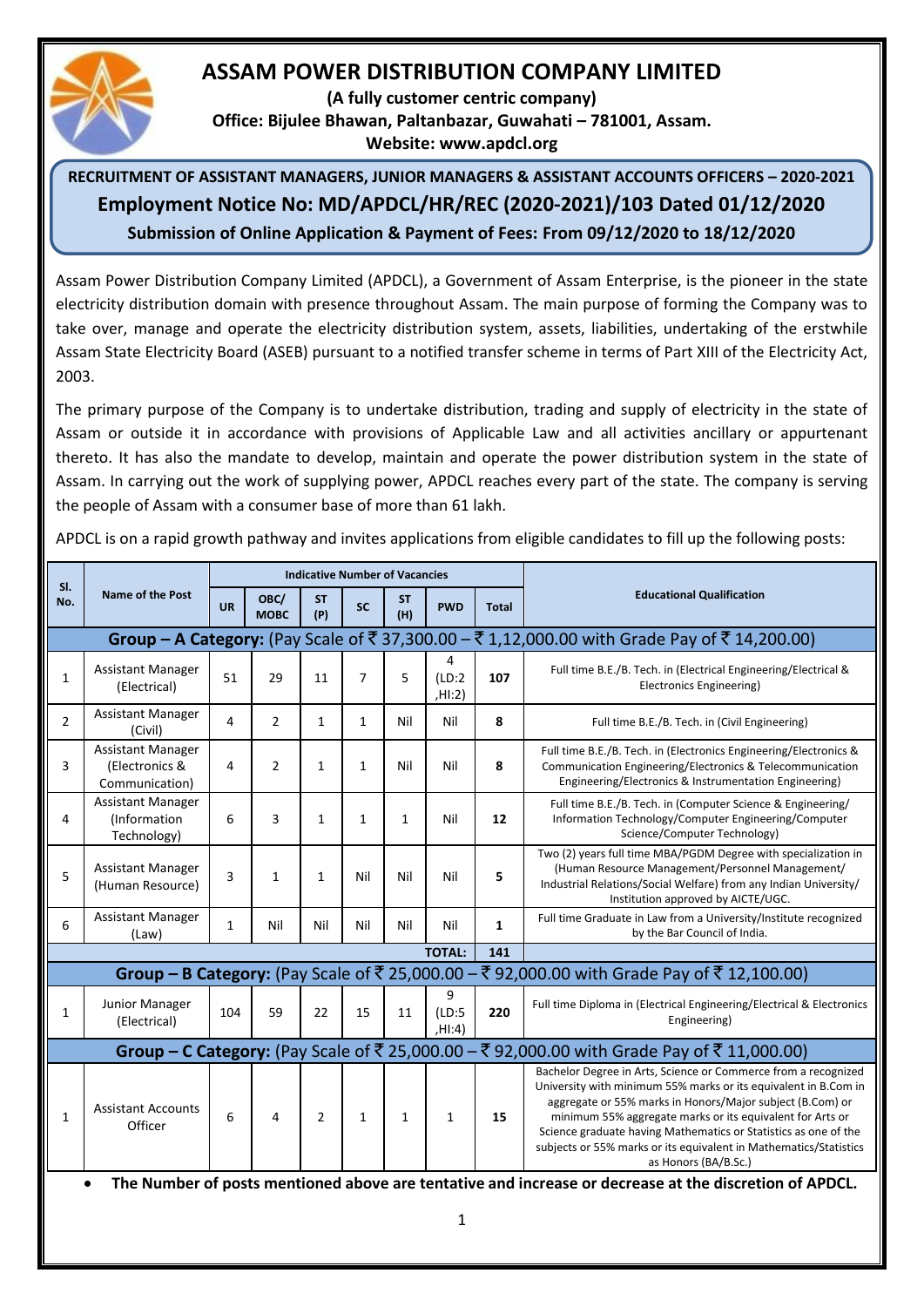*Abbreviations used: UR – Unreserved; OBC – Other Backward Class; MOBC – More Other Backward Class; SC – Scheduled Caste; ST(P) – Scheduled Tribe (Plains); ST(H) – Scheduled Tribe (Hills); PWD – Person With Disability (LD: Loco motor Disability, HI: Hearing Impairment).*

## **1 . Educational Qualification and Experience Criteria:**

- Full time B.E./B. Tech. degree should be from University / Institution approved by AICTE and the course duration should be of minimum 4 years after HSSLC or equivalent or 3 years after completion of full time Diploma course in Engineering from any Govt./ Govt. recognized/ AICTE approved Polytechnic/Institution or {2 Years (Base) + 2 Years (Diploma) + 2 Years (Engineering)} course from Govt./ Govt. recognized / AICTE approved Institution.
- Full time Diploma course in Engineering should be from any Govt./ Govt. recognized/ AICTE approved Polytechnic / Institution and the course duration should be of minimum 3 years after HSLC or equivalent or {2 Years (Base) + 2 Years (Diploma)} course from Govt./ Govt. recognized / AICTE approved Institution.
- Minimum 60% mark in the qualifying examination of MBA/PGDM/ B.E./B. Tech/Graduation in Law/Diploma courses for the above mentioned posts is required except for the post of Assistant Accounts Officer.
- In case of SC/ST candidates, Minimum 50% mark in the qualifying examination of Bachelor Degree/Diploma courses for the above mentioned posts is required except for the post of Assistant Manager (Human Resource).
- In case of SC/ST candidates for the post of Assistant Manager (Human Resource), Minimum 55% mark in the qualifying examination of MBA/PGDM course is required.
- For Departmental Candidates (i.e., employees of APDCL/AEGCL/APGCL), minimum qualifying marks in Bachelor Degree is 50% applicable only for the post of Assistant Accounts Officer.
- For the post of Assistant Accounts Officer, a candidate must possess proficiency in computer application and having diploma certificate in computer application with minimum duration of 3 (three) months.
- Wherever CGPA/OGPA/GPA or Letter Grade in the qualifying examination of Diploma/Bachelor Degree/ MBA/PGDM courses is awarded, equivalent percentage of marks should be indicated by the candidates in the online application form as per norms adopted by the University/Institute. The candidate will have to submit a copy of these norms with respect to his/her University/Institute along with the printed application form, at the time of viva-voce (if called for). Where no norms have been specified, the CGPA/OGPA/GPA will be multiplied by a factor 10 and the sum will be subtracted by 5.
- In case of Assistant Manager (Law), the candidate must be a qualified legal practitioner with minimum 3 (three) years of experience.
- **2. Age Limit** (According to Birth Certificate/HSLC or equivalent Admit Card):
	- **Group – A Category (Assistant Manager):** Not less than 21 (Twenty One) years and not more than 44 (Forty Four) years as on **01.11.2020**.
	- **Group – B Category (Junior Manager):** Not less than 18 (Eighteen) years and not more than 44 (Forty Four) years as on **01.11.2020**.
	- **Group – C Category (Assistant Accounts Officer):** Not less than 21 (Twenty One) years and not more than 44 (Forty Four) years as on **01.11.2020**.
	- The upper age limit is relaxed up to 47 (Forty Seven) years for OBC/MOBC candidates, 49 (Forty nine) years for SC/ST candidates & 45 (Forty Five) for Departmental candidates.
	- Certificates of SC/ST/OBC/MOBC candidates should have been issued by the appropriate authority. The applicable candidate will have to submit a copy of Caste Certificate at the time of viva voce (if called for).
	- Candidates working in Govt./Semi-Govt./Public undertakings should produce **"No Objection Certificate"** from their present employer at the time of viva voce (if called for), failing which he/she would not be allowed for the viva voce.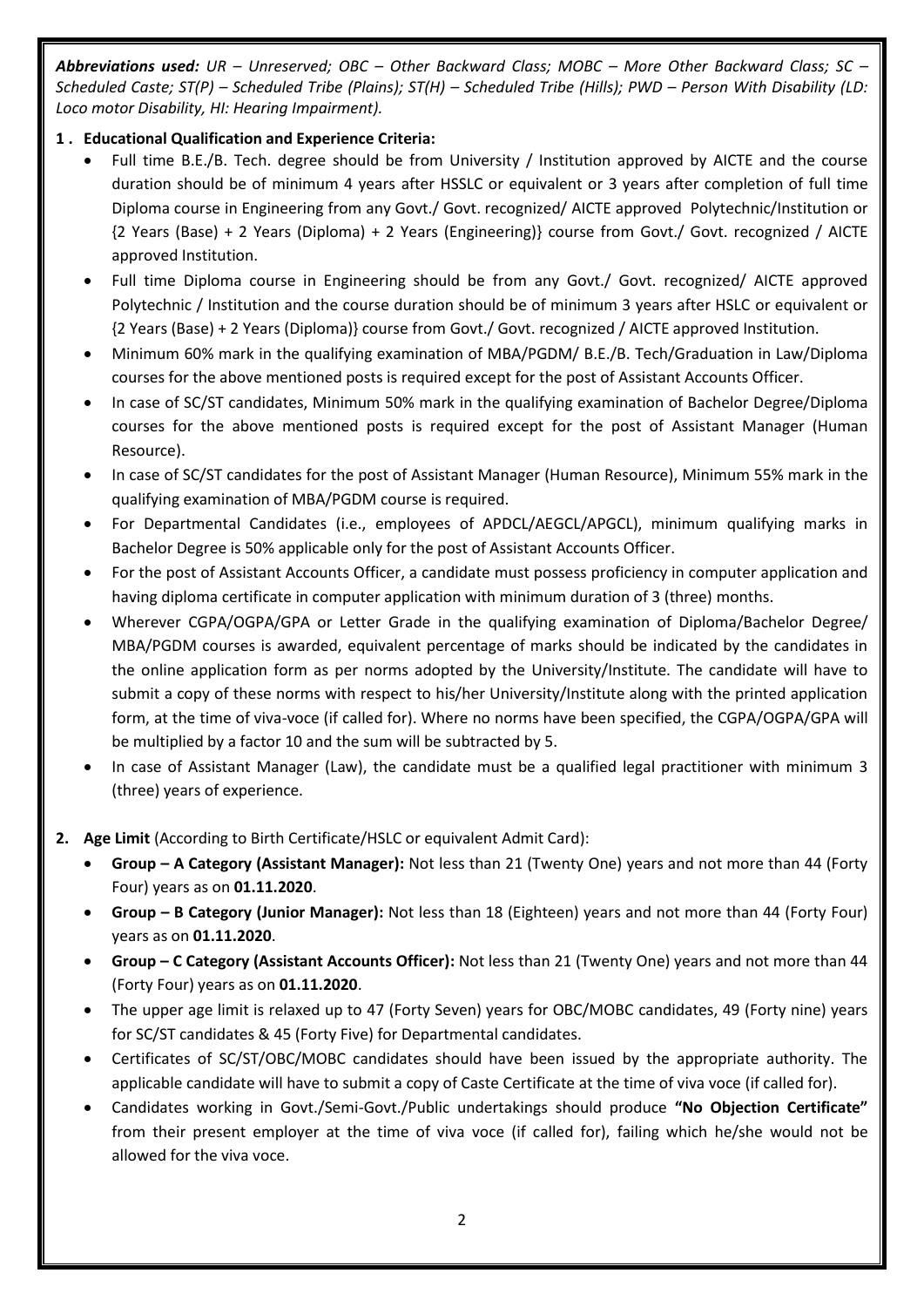- Departmental candidates, if any, will have to produce **"No Objection Certificate"** from the concerned authority at the time of viva voce (if called for).
- **3. Application Fee** (Non Refundable)**:**
	- ` **800.00** (Rupees Eight Hundred) only, exclusive of all applicable taxes for General/OBC/MOBC candidates.
	- ` **400.00** (Rupees Four Hundred Fifty) only, exclusive of all applicable taxes for SC/ST candidates.
	- Application fees are exempted for **PWD** candidates. Certificate of PWD should have been issued by the appropriate authority. The applicable candidate will have to submit a copy of PWD certificate at the time of viva voce (if called for).
	- **Definition of PWD (Person with Disability):** Under Section 33 of the Persons with Disabilities (Equal Opportunities, Protection of Right and Full Participation) Act, 1995 only such people would be eligible for reservation who suffer from not less than 40% of relevant disability and are certified by Medical Board constituted by the Central/State Government. Candidates claiming such benefits should produce certificate in original (issued by the Competent Authority) before appearing in the viva voce, if called for. Persons with Disabilities will have to work in offices across the state of Assam.
	- Candidate has to pay the application fee through **ONLINE** mode only by using Net Banking/Credit Card/Debit Card etc. No other mode of payment will be accepted.

## **4. Nationality and Domicile:**

 The candidate must be a citizen of India and domicile of Assam. Candidate having adequate knowledge in communicating in Assamese and/or local language will be preferred. Candidates have to submit documents in proof of domicile at the time of viva voce (if called for).

#### **5. Selection Procedure:**

- Eligible candidates will have to appear in a **CBT mode of examination** to be notified in due course.
- The CBT mode of examination shall be of **100 marks** as indicated below:

| <b>Category</b>                     | <b>Subject</b>                                                                                                                  | Weighta<br>ge | <b>Total</b><br><b>Marks</b> | <b>Time</b><br>(Minutes) | <b>Syllabus</b>                                                                        | <b>Question</b><br><b>Pattern</b> |
|-------------------------------------|---------------------------------------------------------------------------------------------------------------------------------|---------------|------------------------------|--------------------------|----------------------------------------------------------------------------------------|-----------------------------------|
| $Group-A$<br>(Assistant<br>Manager) | General English, General Aptitude &<br>Emotional Intelligence, General Knowledge                                                | 40            | 100                          | 120                      | Available<br>in the<br>'Career'<br>section<br>of APDCL<br>website<br>www.<br>apdcl.org | Multiple<br>Choice<br>Questions   |
|                                     | Core Subject                                                                                                                    | 60            |                              |                          |                                                                                        |                                   |
| $Group - B$<br>(Junior              | General English, General Aptitude &<br>Emotional Intelligence, General Knowledge                                                | 40            | 100                          | 120                      |                                                                                        |                                   |
| Manager)                            | Core Subject                                                                                                                    | 60            |                              |                          |                                                                                        |                                   |
| $Group-C$<br>(Assistant             | General English, Quantitative Aptitude,<br>Reasoning, General Awareness, Computer<br>Knowledge (Microsoft Excel and Powerpoint) | 50            | 100                          | 120                      |                                                                                        |                                   |
| Accounts<br>Officer)                | Core Subject<br>(Accountancy/Mathematics/Statistics)                                                                            | 50            |                              |                          |                                                                                        |                                   |

- Each question will carry 1 (one) mark for correct answer.
- There will be negative marking of 0.25 (one-fourth) marks for wrong answer against each question.
- CBT mode of examination will be held in a single shift for each of the post mentioned above. However, in case of multiple shifts of examination for the same post, different sets of question papers may require to be set for the shifts. It is quite possible that inspite of all efforts of maintaining equivalence among various sets of question papers, the difficulty level of these question papers administered in the shifts may not be exactly the same. In order to overcome such a situation, "**Normalization procedure based on Percentile Score**" will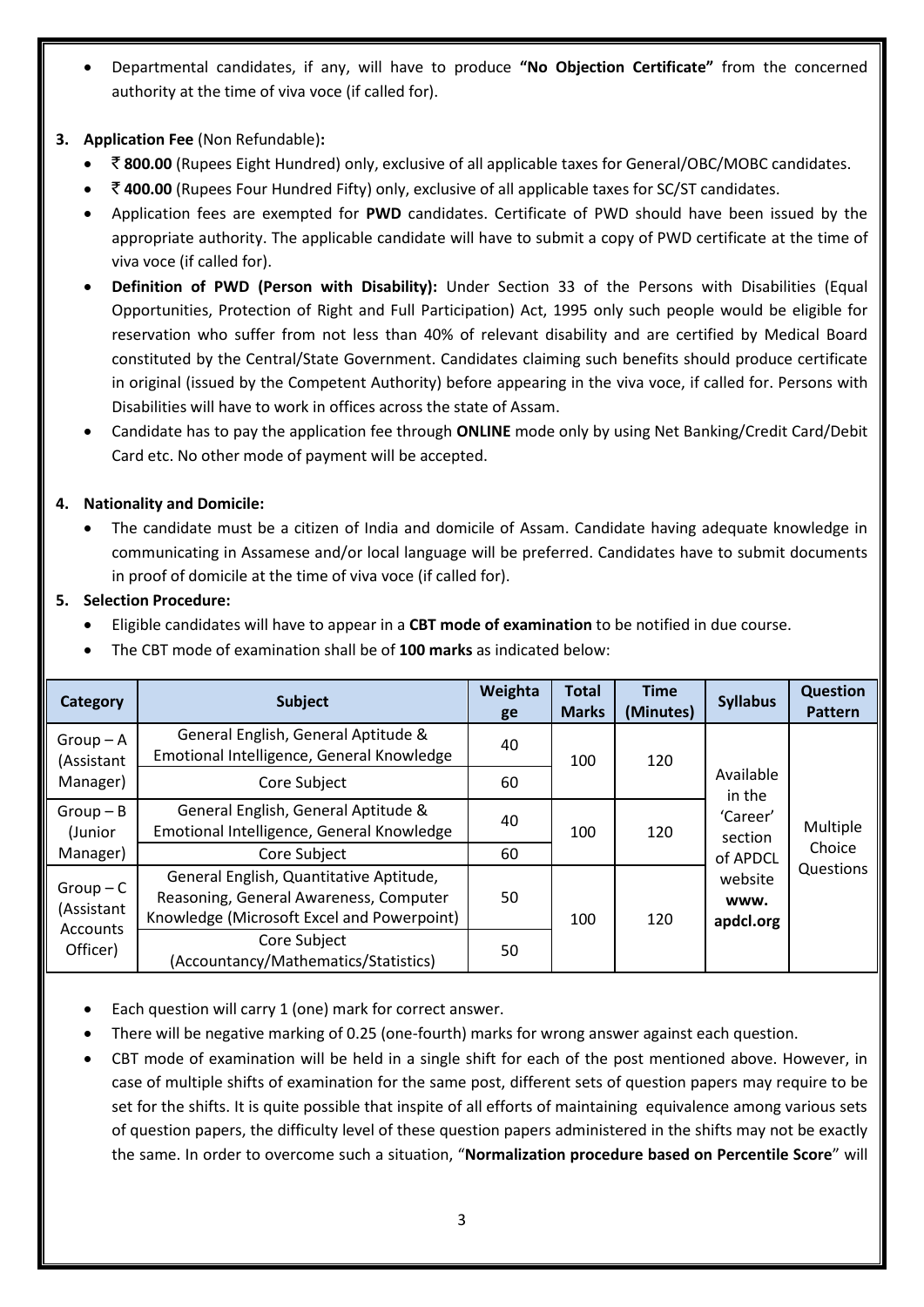be used for ensuring that candidates are neither benefitted nor disadvantaged due to difficulty level of the question papers.

- The candidates shortlisted through the CBT mode of examination will be called for document verification and viva voce of **18 marks** for the post of Assistant Manager and Junior Manager. The detailed location and address for the viva voce will be informed to the shortlisted candidates in due course. The provisional selection list will be prepared based on the marks obtained in the CBT mode of examination and viva voce.
- For the post of Assistant Accounts Officer, there will not be any viva voce. The candidates shortlisted through online examination will be called for document verification. The provisional selection list will be prepared based on the marks obtained in the CBT mode of examination only.
- Calculator, Mobile phone and any other electronic gadgets will not be allowed inside the examination hall. Candidates resorting to any unfair practice(s) will simply be disqualified and appropriate action will be taken.
- No TA or DA will be admissible for the journey in connection with CBT mode of examination/viva voce.
- The decision of the Selection Board/Committee for the eligibility or otherwise of a candidate for admissibility in the CBT mode of examination/viva voce shall be final. Inclusion of a candidate's name in the provisional selection list will not confer him/her the right for appointment, unless the appointing authority is satisfied that the candidate is suitable for appointment in all respects.
- The candidates provisionally selected shall have to undergo pre-employment Medical Examination before joining APDCL. Candidates should have sound health and should meet the medical standards prescribed by the APDCL. Appointment of provisionally selected candidates is subject to receipt of satisfactory medical report from the Chief Medical Officer of APDCL as per the Medical standards of APDCL. No relaxation in health standards will be allowed.
- The appointed candidates shall have to serve a probationary period of 2 (two) years.
- The appointed candidates shall have to sign a Service Bond of  $\bar{\tau}$  1,00,000.00 (Rupees One Lakh) or salary equal to 3 (three) months' pay, whichever is higher with APDCL as per the prescribed format of APDCL.
- The Service Bond shall be effective till completion of the probation period of 2 (two) years.
- **6. Remuneration:** Finally appointed candidates would be placed in the Pay Scale, Grade Pay, other allowances as admissible as per rules of the Company and Approximate Total Gross Emoluments in the minimum scale as shown below:

| SI. No. | Name of the Post           | Pay Scale (₹)             | Grade Pay $(\bar{\vec{\tau}})$ | Approximate Total Gross (₹) |
|---------|----------------------------|---------------------------|--------------------------------|-----------------------------|
|         | Assistant Manager          | $37,300.00 - 1,12,000.00$ | 14,200.00                      | 68.185.00                   |
|         | Junior Manager             | $25,000.00 - 92,000.00$   | 12,100.00                      | 49,409.00                   |
|         | Assistant Accounts Officer | $25,000.00 - 92,000.00$   | 11,000.00                      | 47,990.00                   |

# **7. How to Apply**:

- Eligible and interested candidates are required to apply through **ONLINE** mode only in the APDCL website i.e., **[www.apdcl.org](http://www.apdcl.org/)** and no other means/mode of application shall be accepted.
- Online submission of the applications will be allowed on the website from **09/12/2020** to **18/12/2020**.
- The candidates are required to fill up the information in support of their identity, age, caste, educational qualification, address, other qualifications, relevant work experience (if any) etc. and upload the scanned copy of recent passport size coloured photograph and signature in the web portal at the time of filling up their applications online.
- A candidate will be able to select any 4 (four) locations in preference from the list during the time of online application. However, the detailed location and address of the examination centre will be informed through Admit Card. It will be the sole responsibility of the Candidate to download the Admit card online from the portal.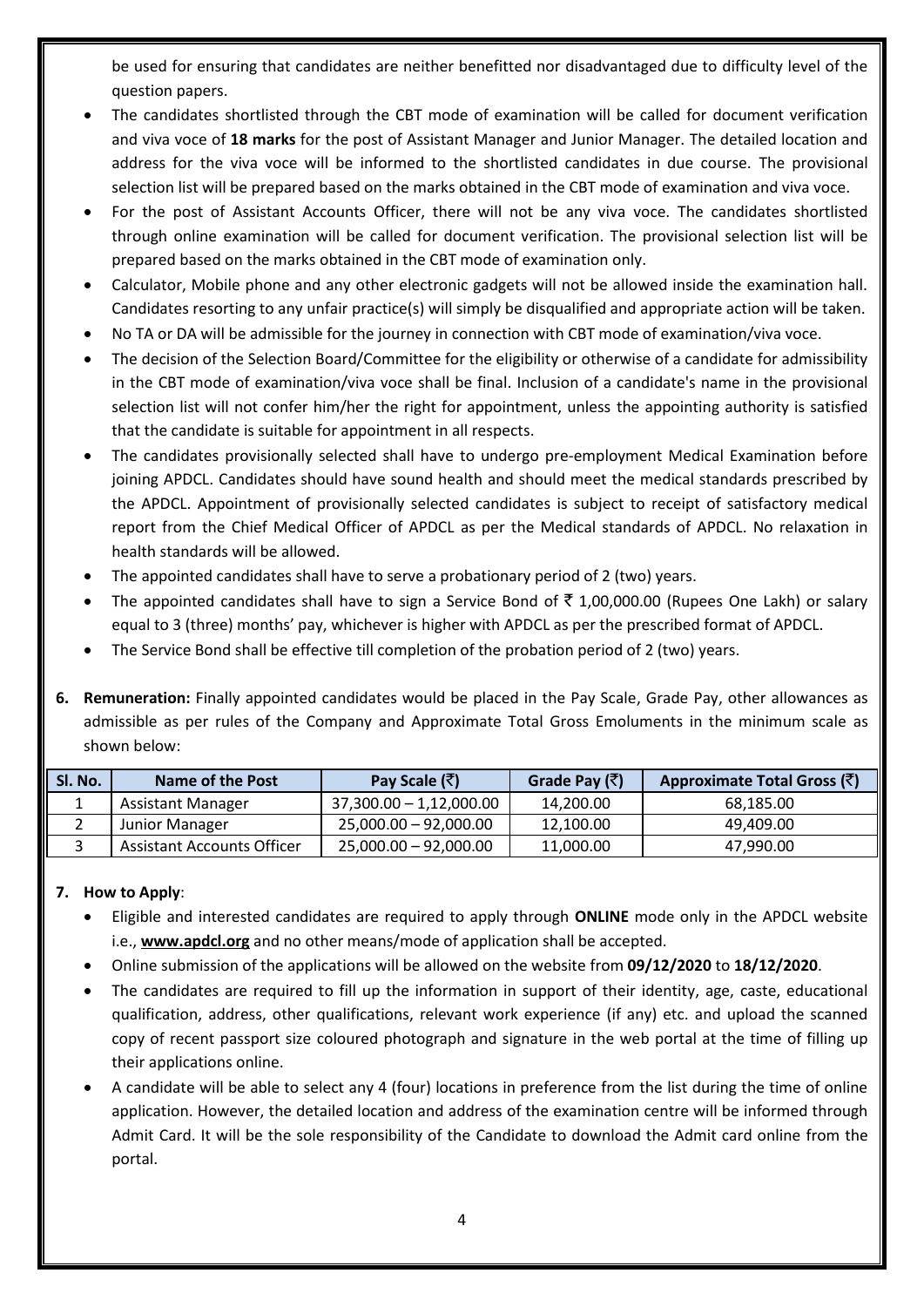- Candidates have to handover a copy of the Admit Card to the invigilator during the CBT mode of examination.
- The print out of the Application form, self-attested photocopies of the relevant documents along with the original documents (for verification purpose) are to be submitted at the time of viva voce (if called for).

### **8. Prerequisites:**

- Before applying online, the candidates are advised to go through the advertisement and the instructions (published in the web portal) carefully and should ensure that they fulfil all the eligibility criteria.
- Online registration of the candidates will be provisional, as their eligibility will be verified only before appearing for the viva voce (if called for). Mere issue of admit card/call letter for CBT mode of examination/viva voce will not imply acceptance of candidature. Candidature of a registered candidate is liable to be rejected at any stage of the recruitment process or even after joining, if any information provided by the candidate is found to be false or not in conformity with the eligibility criteria, at any stage or if the candidate fails to produce valid documentary proof in support of his/her eligibility.
- Candidates must have a valid e-Mail Id and Mobile Number, which should remain valid at least for next one year. All correspondence with candidates shall be done primarily through the registered e-Mail Id during the entire recruitment process. **All information regarding examination schedule/admit card/ result of CBT mode of examination/viva voce schedule/call letters/ intimation regarding provisional selection/final selection and any other relevant information related to the recruitment process shall be published in the web portal and/or through the registered e-Mail Id provided by the candidate at the time of registration.**
- Downloading and printing of the candidate's individual Application Form, Admit Card/call letters/any other relevant information shall be the sole responsibility of the candidate.
- Before applying online, the candidates should keep ready scanned copy of recent passport size coloured photograph and signature for uploading while applying online.

# **9. General Instructions:**

- Candidates are advised to apply through desktop/laptop browser only preferably Chrome, Firefox or Opera & not through smart phone or any type of mobile phone browsers. Candidates are also advised to use network connectivity of good speed (preferably more than 1 mbps) while filling up online application form.
- While applying, the candidates should enter their full name as it appears in the HSLC or Equivalent Admit Card/Certificate.
- Bringing influence at any stage of the selection process will disqualify the candidature.
- If at any stage, it is detected that the candidate has given false information; his candidature will be rejected forthwith.
- The vacancy position mentioned in this Employment Notice is tentative which may increase or decrease at the discretion of APDCL.
- APDCL reserves the right to cancel recruitment for any or all of the posts without assigning any reason thereof.
- The decision of Selection Board/Committee, in all matters relating to eligibility, acceptance, rejection of the application, issue of call letters, verification of testimonials and selection will be final and binding on the candidates and no enquiry or correspondence will be entertained in this connection.
- Candidate has to submit a print out of the filled up online application form, along with a set of all selfattested documents pertaining to their eligibility criteria at the time of viva voice (if called for).
- To avoid last minute rush, candidates are advised in their own interest to submit Online application much before the closing date since there may be a possibility of inability/failure to log on to the web portal on account of heavy load on the internet or web server during last days. APDCL do not accept any responsibility